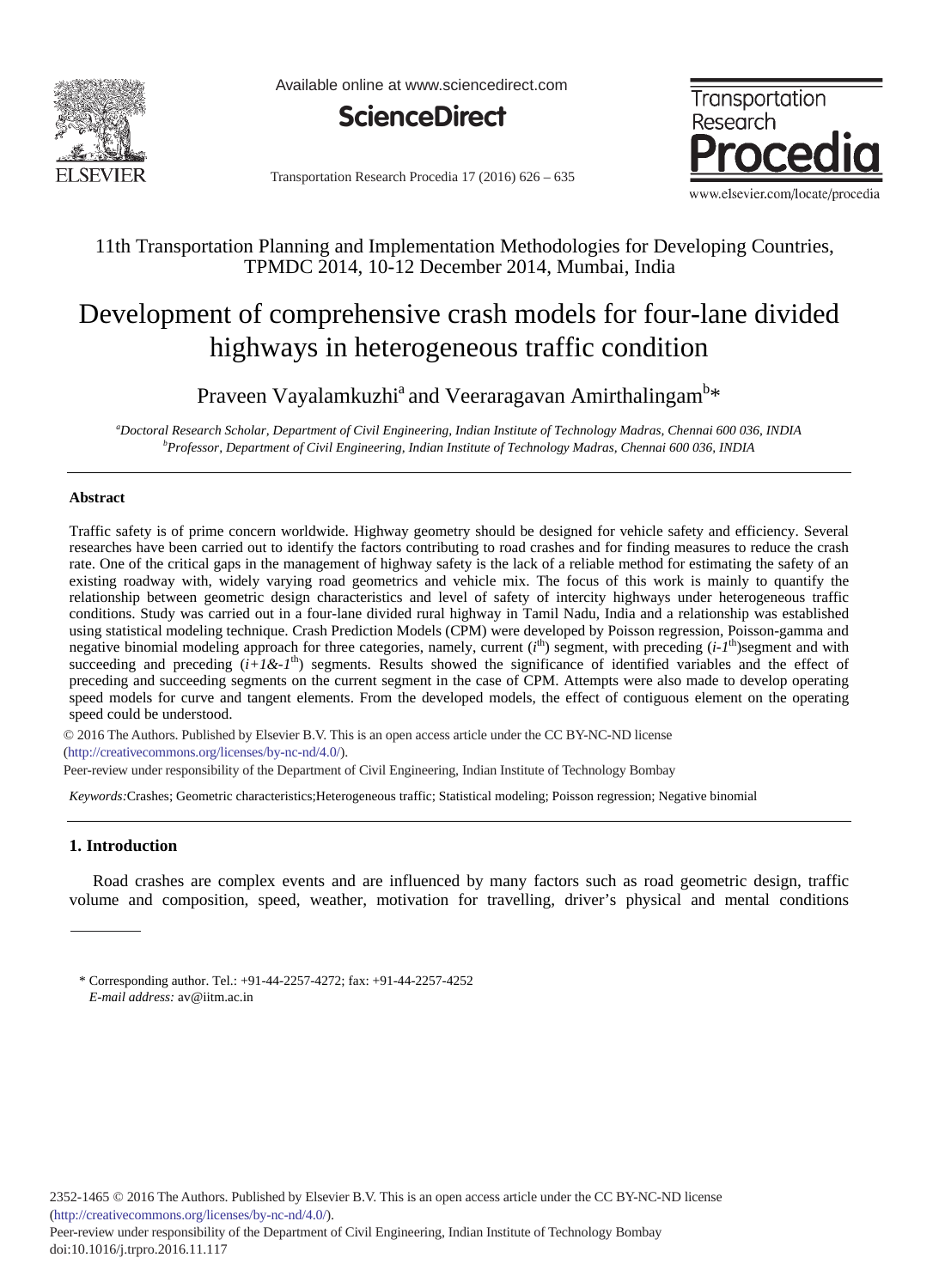(*American Association of State Highway Transport Officials, 2004*). For identifying the accident prone location or black spot along a roadway for the purpose of detailed engineering studies and to prioritize the road networks for implementation of safety measures, consistency of the design needs to be examined. Highway geometry should be designed for traffic safety and efficiency. As concerns traffic on Indian roads, it is highly heterogeneous in character and is composed of slow and fast-moving vehicles. As per World Health Organization (WHO) report 2013, India loses more than 100,000 lives due to road traffic crashes every year with a fatality rate of 18.9 deaths per 1,00,000 populations. Approximately half of all deaths on the country's roads are among vulnerable road users motorcyclists, pedestrians and cyclists (*Global Status Report on Road Safety – Time for Action, 2009*). Recent statistics show that, there were 4,86,476 reported accidents during 2013, out of which 1,37,572 people were killed and 4,94,893 people were injured (*Ministry of Road Transport and Highways, Govt. of India, 2014*). The accident severity viz., persons killed per 100 vehicles is 28.2. According to MoRTH 2012, Tamil Nadu stands at second position with a share of 11.7% in total number killed in road crashes in the year 2012. Road crash statistics in 2013 shows that, 66,238 road accidents were occurred, which resulted in 15,563 fatalities (*Transport department, Government of Tamil Nadu, 2014*).

 Several studies were conducted to evaluate the influence of speed on the safety of roadways. According to AASHTO - Geometric Design of Highways and streets, "the safest speed for any highway depends on design features, road conditions, traffic volumes, weather conditions, roadside development, spacing of intersecting roads, cross-traffic volumes, and other factors". Most of the studies considered the operating speed as the  $85<sup>th</sup>$  percentile speed of those vehicles travelling on the roadway and found speed-related crashes are more likely to occur at midblock than an intersection (*Solomon, 1964; Lamm et al., 1990; Liu and Chen, 2006; Lu, 2006*). Models were also developed for studying the dependence of crash rates on speed and geometric characteristics, which showed that they are not linearly related (*Garber and Ehrhart, 2000*). Vehicle speed could be related to traffic safety in two ways: (1) greater a vehicle's velocity, the lesser will be the time available for the driver to react to a hazard under the presence of other motorists, bicyclists, or pedestrians. If this relationship exists, it would be expressed in relative incidence of crashes at different speeds and (2) due to the physical relationship of mass and speed to energy, it would be possible to express the relative severity of crashes at different speeds (*Federal Highway Administration, 2000*). Most of the reported studies were carried out on undivided rural highways and only a few on divided highways. Research related to geometric characteristics showed that variables like, radius of the curve and super elevation have a significant effect on the safety of roadways. Radius of curves was identified as one of the significant variables while defining the effect of horizontal and vertical curves on road crashes and also while estimating the speeds on rural highways. Crash rate was found to increase significantly when radii are below 200 m. Super elevation, degree of curve, shoulder width and average daily traffic also contributes to road crashes (*FHWA, 2000; Aram, 2010*). Researchers also concluded that roads with heavier traffic volume, more road lanes and higher speed limits tend to have more severe crashes (*Ma, 2010*). Studies related to divided roadway showed that the presence of raised medians reduces crash rates up to 15 % and also reduces the severity of crashes when modelled accidents using Poisson and negative binomial regression (*Frawley et al., 2005; Sawalha and Sayed, 2003*).

 As far as Indian scenario is concerned, data collection and their availability are major issues, as systematic data collection and road crash database are not in place. Few studies were carried out which focused on the development of Accident Prediction Models (APM) for a particular type of road, mainly undivided rural roads. Regression models were found appropriate for evaluating road crashes (*Bhagat, 2008; Robert, 2006; Ramesh and Kumar, 2011; Dinu, 2012*). Studies were carried out to develop APMs with the stepwise introduction of identifying predictor variables based on their magnitude of the coefficient of determination. This resulted in developing multiple linear regression, Poisson, Negative Binomial, exponential and logistic regression models for evaluating total accidents, injuries, fatalities and property damage, casualties and accident rate (*Robert, 2006*). APMs were developed using a Poisson model with random coefficients to predict single vehicle and multi-vehicle crashes for evaluating the safety performance of two-lane undivided rural roads (*Dinu, 2012*). From the literature, it was found that most of the research works are based on the homogeneity and lane disciplined traffic conditions. Hence, the results of the studies may not be directly applicable to the heterogeneous traffic such as the one prevailing in developing countries like India. As discussed earlier, the traffic conditions in India are highly heterogeneous in nature, where the traffic comprises vehicles with diverse static and dynamic characteristics and all such vehicles use the same right-of-way without any physical segregation. Thus, the vehicles of the said heterogeneous traffic, under high-volume conditions, move on Indian roads by sharing the available road space without sufficient lateral as well as longitudinal clearances. The lane-less movement further adds to the complexity of analyzing/modeling mixed traffic.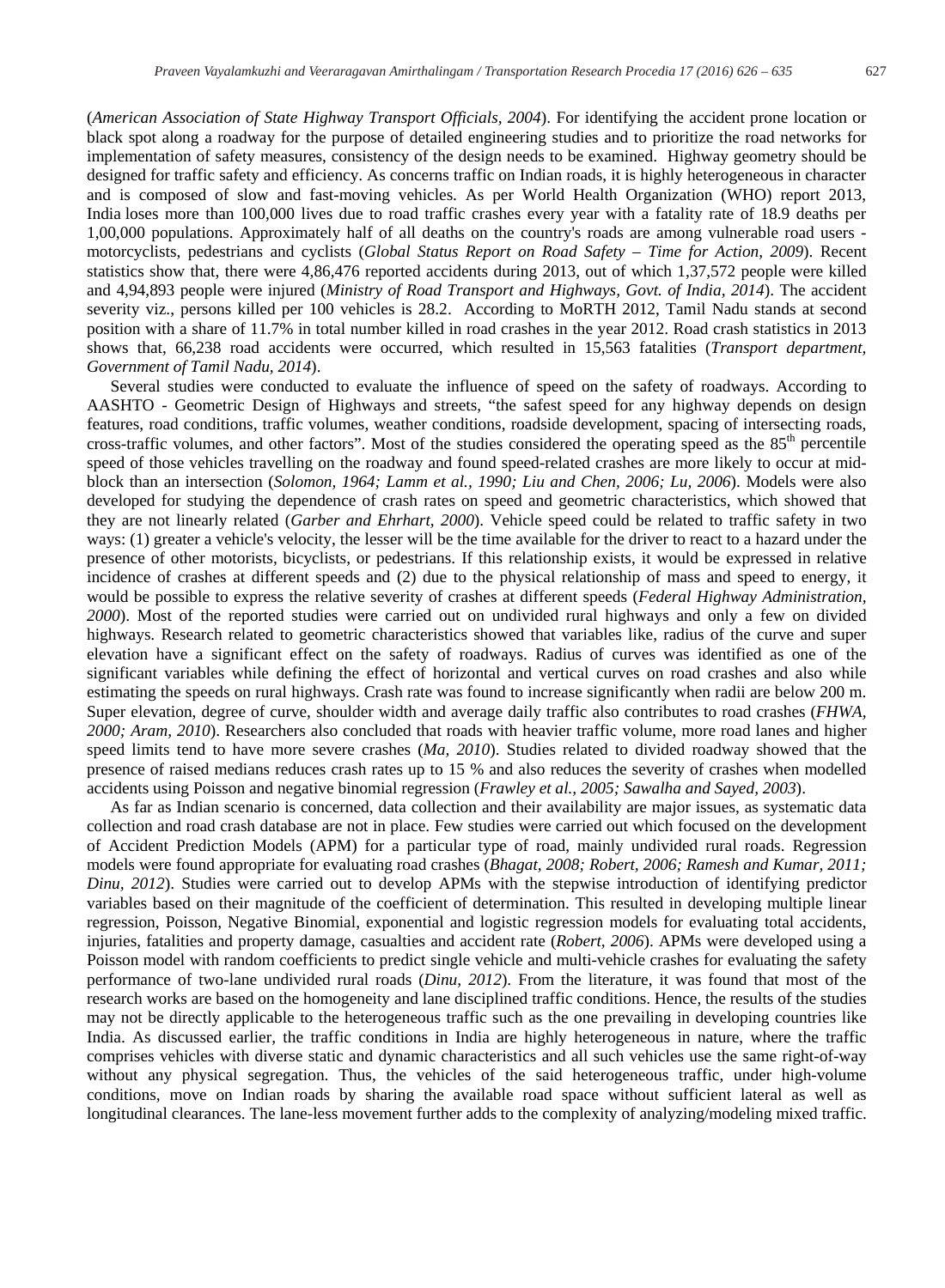There are only a limited number of studies reported on the subject matter under Indian conditions mainly because of non-availability of required data and inapplicability of the available models for the analyses.

The present study attempted to investigate the safety effects of four-lane divided rural intercity highway in heterogeneous traffic condition by developing comprehensive crash models. Study mainly focused on analysing the data pertaining to crash frequency, geometric and traffic characteristics of the study corridor by developing crash prediction models (CPMs) after classifying the highway into segments. Further the study also explores to establish relationship between the contiguous elements (curve and tangent) of a horizontal alignment by developing the operating speed models.

#### **2. Data description**

 The study was carried out on a four-lane divided rural highway in Tamil Nadu, India with heterogeneous traffic condition. In order to establish the relationship between geometric and traffic characteristics with crash occurrence, field studies were carried out on the highway to identify the factors influencing crash occurrence. Data pertaining to road geometry, traffic characteristics, accident and environmental condition were collected. Roadway characteristics were collected using Hawkeye series 2000, automated data collection equipment and were extracted using the Hawkeye processing toolkit by standard rating form. Hawkeye, an automated data collection vehicle developed by the Australian Road Research Board (ARRB), is a system fully integrated and the outputs are linked to both spatial (GPS) and linear references. It has three high-resolution digital cameras by which digital images were collected with a 150 to 180 degree field of view (centered in the travel lane). Geo-reference data**,** including distance along the road (from an established start point) plus latitude and longitude coordinates were also recorded. In addition to these, it will provide automated measurements of radius of curvature for horizontal curves and gradient for vertical alignment. Pavement condition data were also collected via a digital laser based profile beam fixed to the front of the vehicle. Data extracted includes gradient, cross slope, horizontal curvature, vertical curvature, pavement condition, width and type, shoulder condition, width and type (as shown in Figure 1).



FIGURE 1. Geometric profile of the study corridor

 The other important data required for the study are the historical crash data. This data was collected from records for a period of four years, i.e., 2009 to 2012, which includes a number of crashes per year, location, type, cause,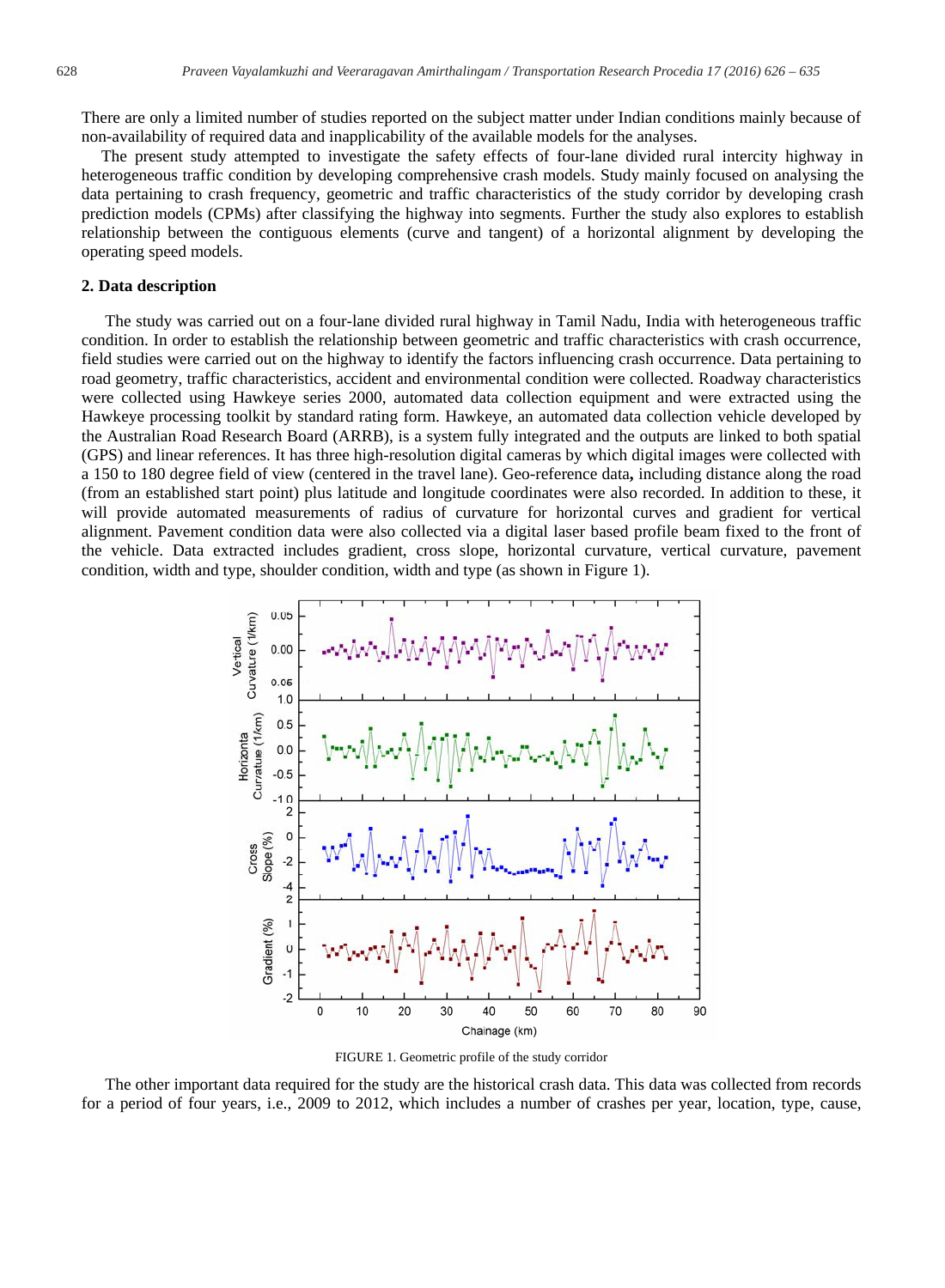severity and time of the day. In order to evaluate the relationship between crash and exposure factor (traffic volume), it is really essential to collect the traffic characteristics such as classified volume count, traffic composition, operating speed along the roadway and also at contiguous elements. Figure 2 shows the crash frequency along the study corridor with the operating speed. To have a clear picture of the heterogeneous traffic scenario that exists on the study corridor, it has been shown in Figure 3. Other features of the roadway such as access density, presence of median, type and width, were also examined during field studies.



FIGURE 2. Number of crashes along the study corridor with operating speed



FIGURE 3. Vehicle composition in the study corridor

#### **3. An nalysis of data**

The present work attempts to develop comprehensive crash models for divided rural highways operating under heterogeneous traffic condition, by quantifying the influence of geometric design and traffic characteristics. To examine the influence of the parameters collected, preliminary analysis was carried out in the form of correlation analysis and scatter plot. These analyses help in identifying the input parameters to the model as well as the model form to be developed. Predictive models were developed for the study period using statistical modeling approach. In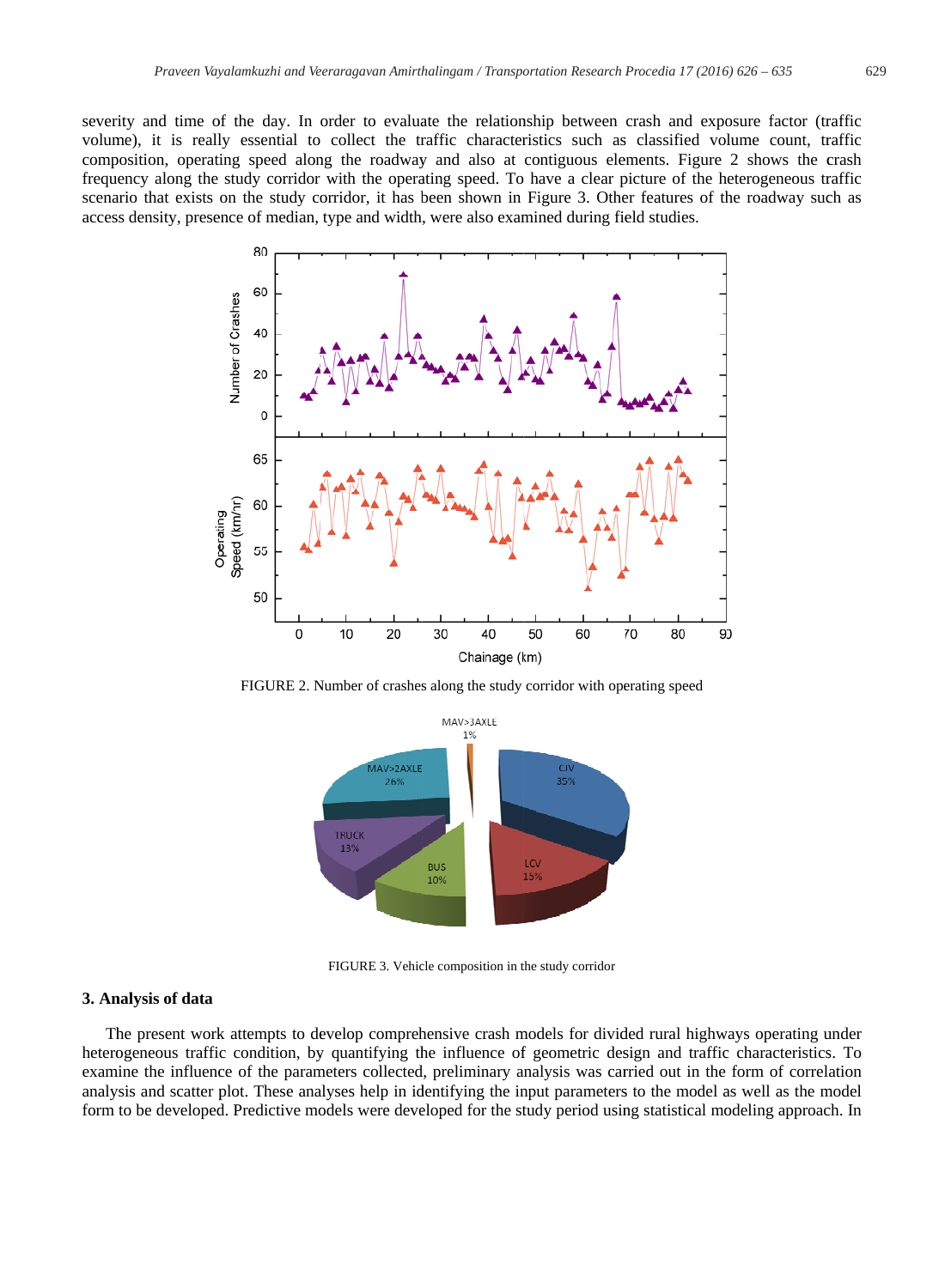order to develop models, the study corridor was segmented as it plays an important role in safety analysis. Generally, segmentation is carried out in two fundamental ways; with respect to length of highway and composition (*Lord et al., 2005; Cook et al., 2011; Cafiso et al., 2013*)*.* In the present study also, an attempt was made to segment the study corridor based on the above two fundamental ways; (1) fixed length - one kilometer and (2) exposure - Annual Average Daily Traffic (AADT)

#### *3.1. Model development*

 Based on the preliminary analysis, parameters identified were gradient (G), cross slope (CS), horizontal curvature (HC), vertical curvature (VC), operating speed (OS), average daily traffic (AADT) and presence of access point (AP) and median opening (MO) from three major factors (exposure, geometry, and context factors), for  $i^{th}$ , *i*- $I<sup>th</sup>$  and  $i+1\&-1<sup>th</sup>$ segment. To explore the relationship between the number of road crashes as dependent variable and identified parameters as independent variables, models were developed using Generalized Linear Modeling (GLM) approach with Poisson regression, Poisson-gamma and a Negative binomial error structure, because of the nonnegative integer nature of crash occurrence. These models account for a unique distribution of count data by preserving the validity of statistical analysis (*Miller and Freund, 1977*). Fitness of the regression models to the observed data was assessed by likelihood ratio and Akaike's Information Criteria (AIC) (*Naderan and Babaei, 2011*)*.* 

#### *3.1.1. Poisson regression*

Poisson regression is a fundamental method for analyzing data that have non-negative integer values, which is having wide range of application on rare event count data (*Miller and Freund, 1977*). The link function for Poisson regression is usually a log transformation of the mean. It assumes that the mean equals the variance, referred to as equi-dispersion property of Poisson. Eqn. 1 and 2 shows the general form of Poisson regression.

$$
P(y_i) = \frac{\exp\left(-\lambda_i\right)\lambda y_i}{y_i!}
$$
 (1)

Where  $\lambda_i$  is the Poisson parameter of the number of accidents, which is equal to  $E[y_i]$ . Poisson regression models are estimated by specifying the Poisson parameter  $\lambda_i$  as a function of explanatory variables.

$$
Y = \exp(\text{Intercept} + \beta_1 x_1 + \beta_2 x_2 + \beta_3 x_3)
$$
 (2)

The log-likelihood function  $LL(\beta)$  (as shown in Eqn. 3) can be used for estimating the model and is given by

$$
LL(\beta) = \sum_{i=1}^{n} \left[ -\exp\left(\beta X_i\right) + y_i \beta X_i - L_n \left(y_i! \right) \right] \tag{3}
$$

 To assess the fit of the Poisson regression model to the observed data, likelihood ratio, Akaike's Information Criteria (AIC) and so on are generally used.

#### *3.1.2. Poisson gamma regression*

 Poisson gamma is one other model form for count data, which overcome the drawback of over-dispersion in the Poisson regression with the introduction of dispersion parameter and the probability model is shown in Eqn. 4.

$$
Prob[y_i = m] = G(\alpha_m, \lambda_i) - G(\alpha_m + \alpha, \lambda_i)
$$
\n(4)

 Where,  $\lambda_i = exp(\beta' \mathbf{x}_i)$  and  $G(\alpha_m, \lambda_i) = 1$ , if  $m = 0$ 

$$
α
$$
 is the dispersion parameter; under-dispersion if  $α > 1$ , over-dispersion if  $α < 1$ , and equi-dispersion if  $α = 1$ , which reduces the gamma probability to the Poisson model.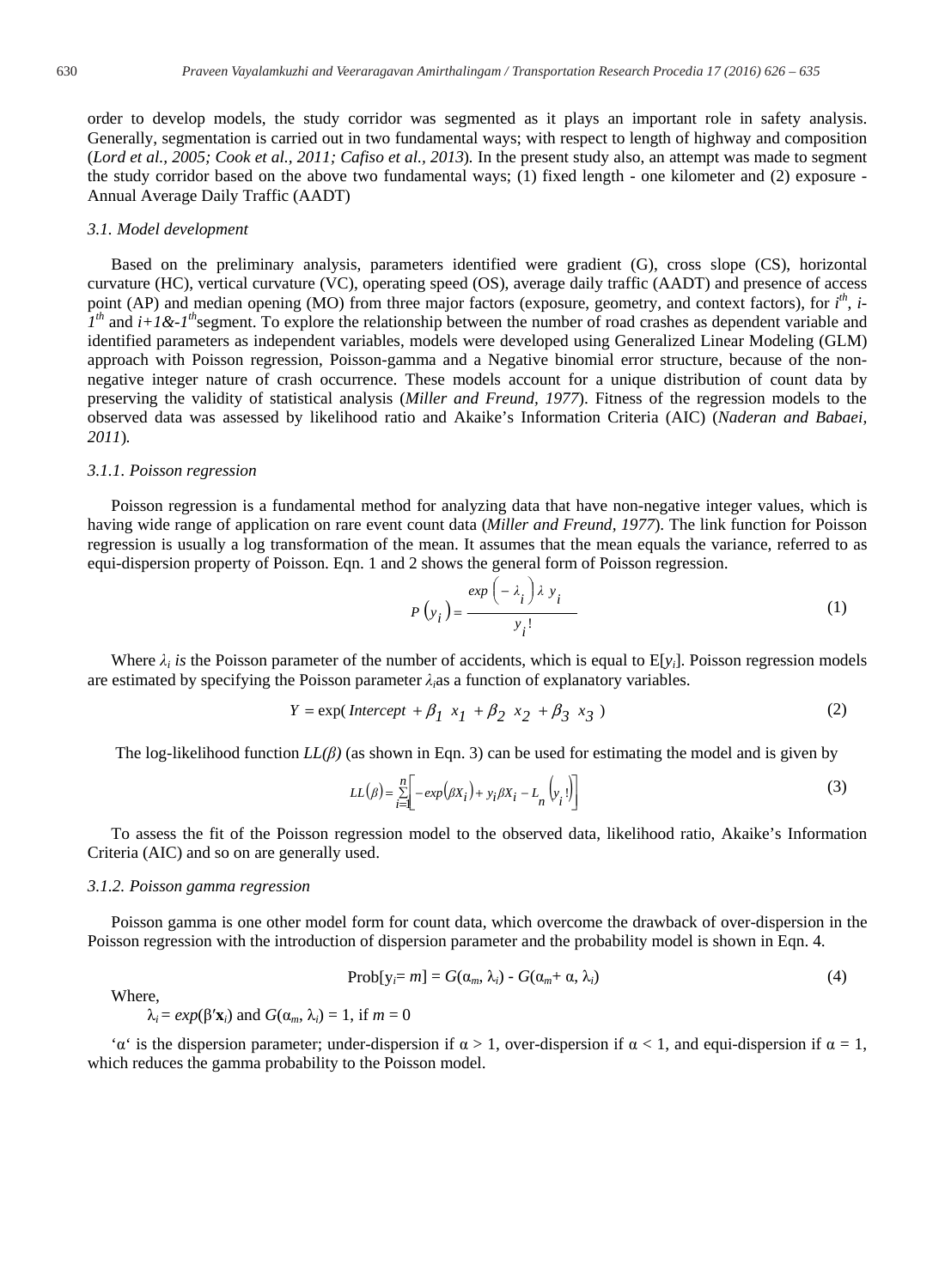#### *3.1.3. Negative Binomial (NB) regression*

 Negative binomial regression is also used for modeling over-dispersed count data. It does not assume an equal mean and variance and is particularly suitable when the variance is greater than the mean (Greene (2008), Cummings (2000)). The form of the model is same as that for Poisson regression, with an additional parameter ' $\alpha$ ' (dispersion parameter) to model the over-dispersion. The selection between these two models is dependent on the value of the parameter ' $\alpha$ '. The likelihood function *L* ( $\lambda_i$ ) is given in Eqn. 5.

$$
L(\lambda_i) = \Pi_i \frac{\Gamma((1/\alpha) + y_i)}{\Gamma(\frac{1}{\alpha})y_i!} \left[ \frac{1/\alpha}{(\frac{1}{\alpha}) + \lambda_i} \right]^{1/\alpha} \left[ \frac{\lambda_i}{(\frac{1}{\alpha}) + \lambda_i} \right]^{y_i}
$$
(5)

#### *3.2. Goodness of fit of model*

To access the quality of the models developed, goodness of fit is evaluated. Likelihood ratio *chi*<sup>2</sup> statistic is *chi*<sup>2</sup> distributed with degrees of freedom equal to the difference in the numbers of parameters in the restricted  $(\beta_{R})$  and unrestricted  $(\beta_u)$  model is a goodness of test. Akaike's Information Criteria (AIC) also helps in identifying the best model and is shown in Eqn. 6.

$$
AIC = \frac{\left[ -2L_n \left( \beta_u \right) + 2b \right]}{N} \tag{6}
$$

Where  $L_n(\beta_u)$  is the log-likelihood value of the model, *b* is the number of variables and *N* is the number of observations. The model which has the minimum AIC value is considered as the best model (*Miller and Freund, 1977; Naderan and Babaei, 2011; Greene, 2008: Cummings, 2000*).

#### *3.3. Operating speed model of contiguous element*

To establish a relationship between the operating speed  $(85<sup>th</sup>$  percentile) and the geometric design parameters, models were developed with an operating speed at mid-curve and at a tangent as dependent variables and geometric design parameters as independent variables using multiple linear regression. The general form is shown in Eqn. 7.

$$
Y = \beta_1 X_1 + \beta_2 X_2 + \beta_3 X_3 + \beta_4 X_4 + \dots + \beta_0
$$
 (7)

Operating speed at the mid of the curve and the tangent were taken as dependent variables and the independent variables considered after preliminary analysis were radius of curve (R), tangent length (TL), cross slope (CS), gradient (G), inverse radius (IR), deflection angle (DA), and curvature change rate (CCR). These models will help in calculating operating speeds on a curve and tangent which in turn will help in forecasting crashes.

### **4. Results and summary**

#### *4.1. Crash Prediction Models*

In order to understand the effect of identified variables, models were developed by count data regression approach. Models were developed based on three approaches, namely Poisson regression, Poisson gamma and Negative binomial. In the case of fixed length segmentation approach, models were developed considering three categories *viz.*,  $i^{\text{th}}$  (current segment),  $i - I^{\text{th}}$  (preceding segment) and  $i + 1 < I^{\text{th}}$  (current, succeeding and preceding segments), whereas in the case of AADT based segmentation, only *i*<sup>th</sup> (current segment) is considered. Results showed that most of the identified independent variables are statistically significant at 1%, 5% and 10% level, when the different modeling approach is concerned. For each three categories, fifteen models were developed using three modeling approaches. The log-likelihood (LL), restricted log likelihood, LL ratio, AIC, over-dispersion and dispersion parameter  $\alpha$ ) values for fixed length and AADT based segmentations are shown in Table 1 and 2 respectively.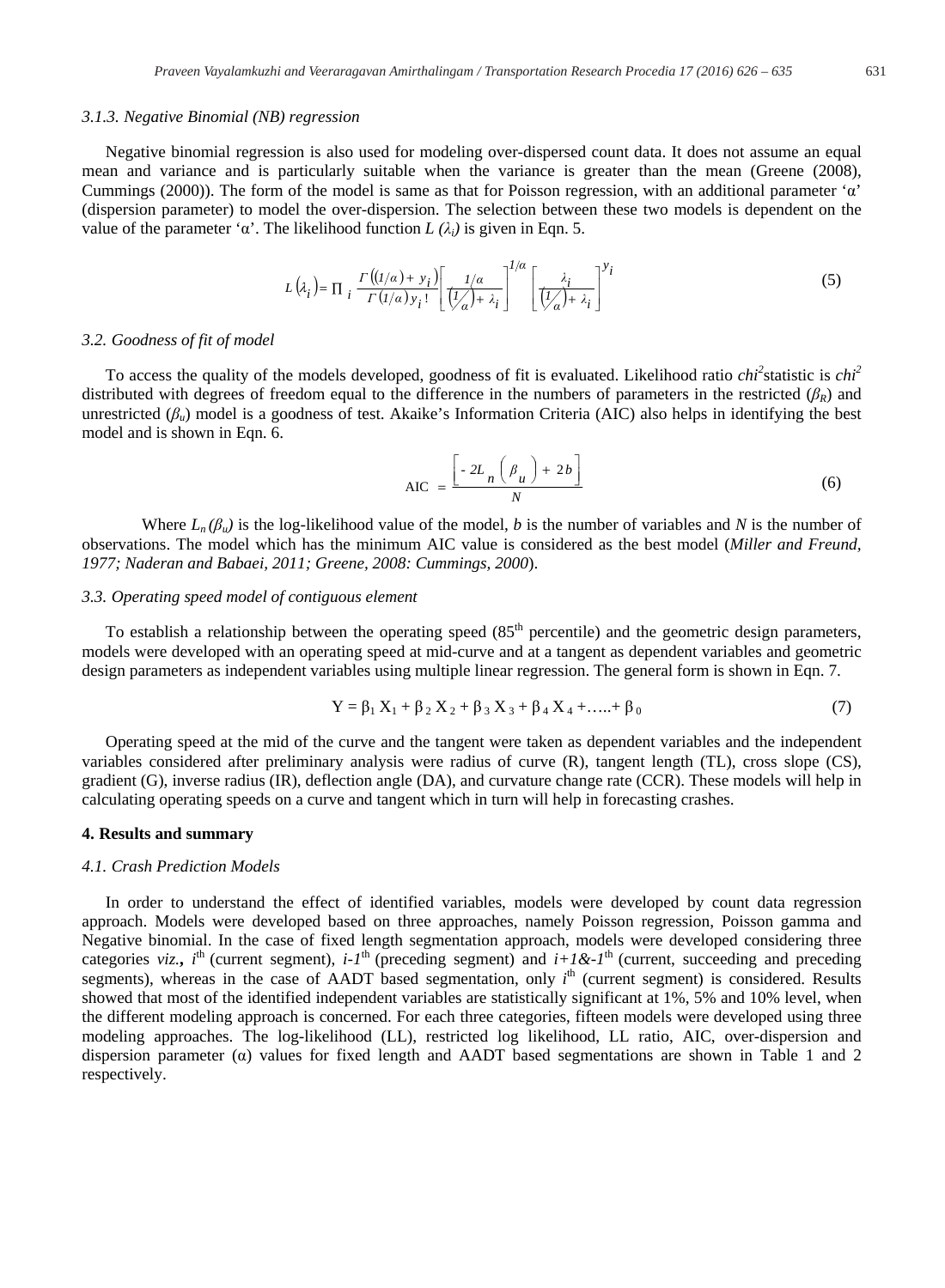| Description                  |       | Poisson Regression       |                          | Poisson-Gamma            |                |                          | Negative Binomial        |                          |                          |                         |
|------------------------------|-------|--------------------------|--------------------------|--------------------------|----------------|--------------------------|--------------------------|--------------------------|--------------------------|-------------------------|
|                              |       | ;th                      | $i-l^{\text{th}}$        | $i+1$ &-1 <sup>th</sup>  | ;th            | $i-I$ <sup>th</sup>      | $i+1$ &-1 <sup>th</sup>  | $\mathbf{r}^{\text{th}}$ | $i-I$ <sup>th</sup>      | $i+1$ &-1 <sup>th</sup> |
| Log likelihood               | Upper | 769.08                   | 718.82                   | 640.48                   | 566.39         | 551.78                   | 529.35                   | 559.08                   | 544.19                   | 522.71                  |
|                              | Lower | 323.12                   | 285.67                   | 274.38                   | 313.65         | 285.35                   | 274.35                   | 308.63                   | 284.48                   | 274.25                  |
| Restricted Log<br>likelihood | Upper | 1107.5                   | 1097.4                   | 1087.5                   | 769.08         | 718.82                   | 640.48                   | 769.08                   | 718.82                   | 640.48                  |
|                              | Lower | 347.8                    | 343.23                   | 338.91                   | 323.12         | 285.66                   | 274.38                   | 323.12                   | 285.67                   | 274.38                  |
| Log likelihood               | Upper | 0.31                     | 0.34                     | 0.41                     | 0.26           | 0.23                     | 0.17                     | 0.27                     | 0.24                     | 0.18                    |
| Ratio                        | Lower | 0.05                     | 0.09                     | 0.13                     | 0.03           | 0.01                     | 0.01                     | 0.04                     | 0.01                     | 0.01                    |
| AIC                          | Upper | 9.17                     | 8.78                     | 8.05                     | 6.79           | 6.81                     | 6.72                     | 6.71                     | 6.72                     | 6.647                   |
| Over dispersion              | Lower | 3.92                     | 3.62                     | 3.64                     | 3.82           | 3.63                     | 3.65                     | 3.76                     | 3.62                     | 3.65                    |
|                              | Upper | 4.66                     | 6.05                     | 6.09                     | ٠              |                          | $\overline{\phantom{0}}$ | -                        | $\overline{\phantom{0}}$ |                         |
|                              | Lower | 1.89                     | 0.52                     | 0.60                     | $\overline{a}$ | $\overline{\phantom{a}}$ | $\overline{\phantom{a}}$ | $\overline{\phantom{0}}$ | $\overline{\phantom{a}}$ |                         |
| Dispersion<br>parameter      | Upper | $\overline{\phantom{a}}$ | $\overline{\phantom{a}}$ | $\overline{\phantom{a}}$ | 0.54           | 0.61                     | 1.03                     | 0.32                     | 0.62                     | 0.23                    |
|                              | Lower | $\overline{\phantom{0}}$ |                          | -                        | 0.15           | 0.30                     | 0.23                     | 0.18                     | 0.13                     | 0.02                    |

Table 1. Model results from fixed length based segmentation approach

Table 2. Model results from AADT based segmentation approach

| Description               |       | Poisson Regression       | Poisson-Gamma | Negative Binomial        |
|---------------------------|-------|--------------------------|---------------|--------------------------|
| Log likelihood            | Upper | $-173.90$                | $-150.19$     | $-117.84$                |
|                           | Lower | $-66.32$                 | $-66.24$      | $-66.25$                 |
| Restricted Log likelihood | Upper | $-871.38$                | $-173.90$     | $-173.90$                |
|                           | Lower | $-93.35$                 | $-66.32$      | $-66.32$                 |
| Log likelihood Ratio      | Upper | 0.80                     | 0.39          | 0.38                     |
|                           | Lower | 0.29                     | 0.01          | 0.01                     |
| AIC                       | Upper | 14.14                    | 12.40         | 9.91                     |
|                           | Lower | 6.10                     | 6.17          | 6.18                     |
| Over dispersion           | Upper | 4.51                     | ٠             |                          |
|                           | Lower | 0.51                     | -             | $\overline{\phantom{0}}$ |
| Dispersion parameter      | Upper | $\overline{\phantom{a}}$ | 0.90          | 0.0002                   |
|                           | Lower |                          | 0.08          | 0.65                     |

Out of the total models developed, one model from each category and modeling approach has been identified has the best model from fixed length segmentation based on goodness of fit values (section 3.2) and is shown in Tables 3, 4 and 5.

Table 3. Best models based on fixed length based segmentation while considering *i*<sup>th</sup> segment

| Description        | Models                                                                 |
|--------------------|------------------------------------------------------------------------|
| Poisson Regression | $Y = exp(23.543 - 0.289G - 0.041CS + 0.037OS + 0.095AP - 3.454LnAADT)$ |
| Poisson Gamma      | $Y = exp(28.189 - 0.339G + 0.048OS - 4.292LnAADT)$                     |
| Negative Binomial  | $Y = exp(22.639 - 0.183G + 0.036OS + 0.142AP - 3.315LnAADT)$           |

Table 4. Best models based on fixed length based segmentation while considering *i th* and *i-1th* segment

| Description        | Models                                                                                                                                                     |
|--------------------|------------------------------------------------------------------------------------------------------------------------------------------------------------|
| Poisson Regression | $Y = exp \left( \begin{matrix} 26.937 - 0.288G - 0.051CS + 0.032OS + 0.067AP - 1.758LnAADT \\ -0.045CSpr - 0.221MOpr - 2.207LnAADTpr \end{matrix} \right)$ |
|                    |                                                                                                                                                            |
| Poisson Gamma      | $Y = exp(31.232 - 0.331G + 0.039OS - 0.275MOpr)$                                                                                                           |
| Negative Binomial  | $Y = exp(26.354 - 0.184G + 0.036OS - 0.246MOpr)$                                                                                                           |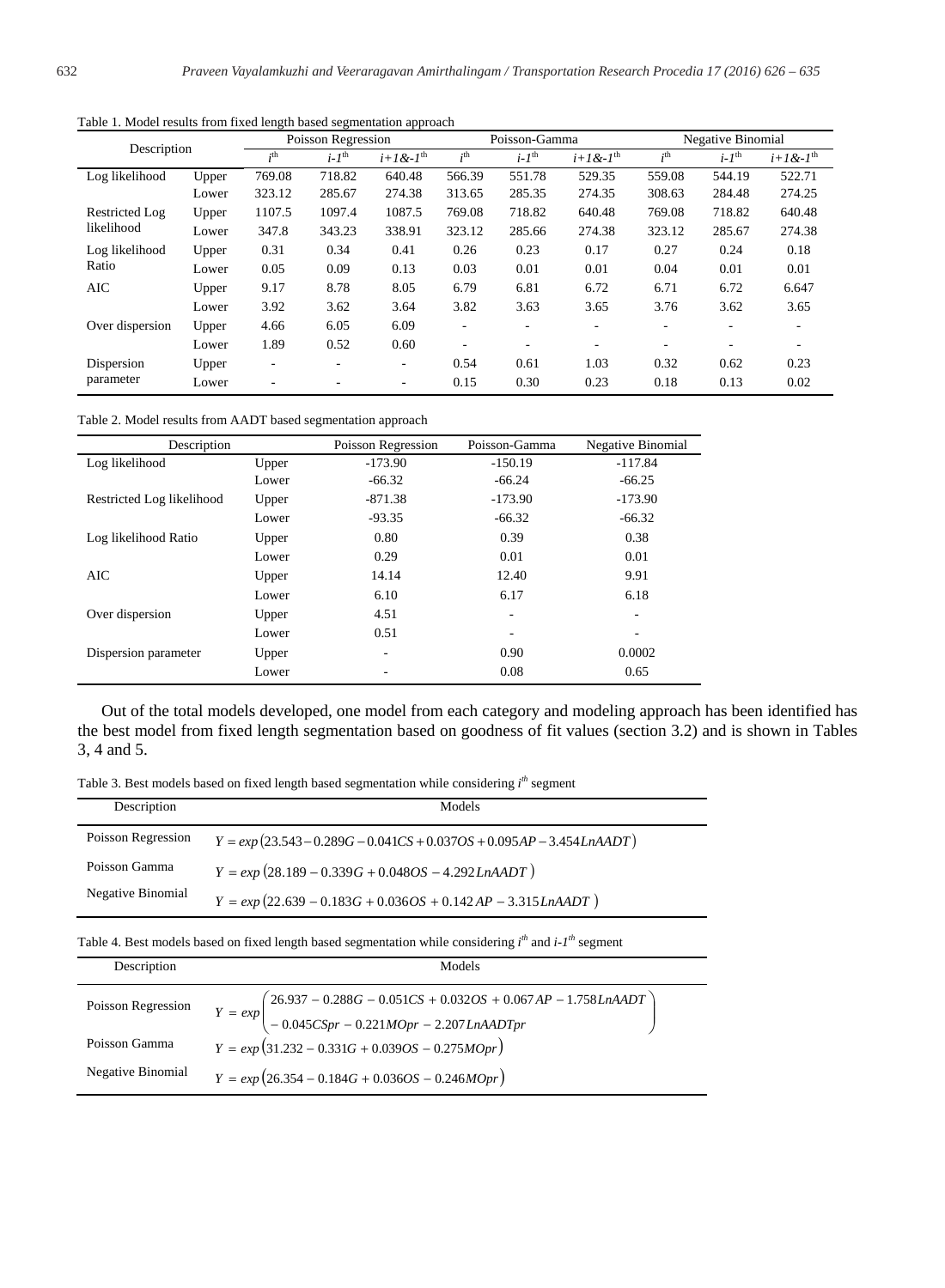|  | Table 5. Best models based on fixed length based segmentation while considering $i^h$ , $i-1$ & $i+1$ <sup>th</sup> segment |  |
|--|-----------------------------------------------------------------------------------------------------------------------------|--|
|  |                                                                                                                             |  |

| Description        | Models                                                                                                                                                 |
|--------------------|--------------------------------------------------------------------------------------------------------------------------------------------------------|
| Poisson Regression | $20.164 - 0.218G - 0.217HC - 4.626VC + 0.028OS + 0.109AP - 0.043Gpr$                                                                                   |
|                    | $Y = exp \Big  -0.331 H Cpr - 0.260 M Opr - 1.233 L n A D T pr - 0.163 Gsu + 0.052 C S su$                                                             |
|                    | $\left(-0.341HCsu - 3.911VCsu + 0.231APsu - 0.338MOsu\right)$<br>$\left(22.585 - 0.241G - 5.530VC + 0.033OS - 0.386HCpr - 0.309MOpr - 0.178Gsu\right)$ |
| Poisson Gamma      | $Y=\exp$                                                                                                                                               |
|                    | $+0.264APsu - 0.391MOsu$                                                                                                                               |
| Negative Binomial  | $Y = exp(24.211 - 0.151G + 0.031OS - 0.261MOpr - 0.107Gsu + 0.219APsu - 0.342MOsu)$                                                                    |

 Crash prediction models were also developed by the AADT based segmentation approach as explained in Section 3. In this method, best model while considering  $i<sup>th</sup>$  segment alone was identified for the three count data modeling approach as shown in Table 6.

Table 6. Best models based on AADT based segmentation for *i th* segment

| Description        | Models                                                                         |
|--------------------|--------------------------------------------------------------------------------|
| Poisson Regression | $\int$ 12.645 - 0.277 G - 0.084 CS - 0.674 HC - 0.028 OS + 0.083 AP - 0.056 MO |
|                    | $Y = exp \Big  -1.151 LnAADT + 0.135 LENG$                                     |
| Poisson-Gamma      | $Y = exp(4.671 + 0.189AP)$                                                     |
| Negative Binomial  | $Y = exp(9.604 + 0.127AP)$                                                     |

 Different methods of count data modeling approach were used for model development in order to eliminate the drawbacks of one method and to find the best model to predict the crash for a four-lane divided highway having similar roadway and traffic scenario. The explanatory variable which has a positive coefficient in the model reflects that each one unit increase results in an increase in the number of crashes and vice versa. It was observed that the operating speed in all the models is positively significant. Other variables which have positive effects were access point and cross slope. Few other explanatory variables considered for modeling such as gradient, curvature (inverse of the radius), median opening, and AADT had a negative effect on crash occurrence. Model evaluation was carried out using the likelihood (LL) ratio and AIC values. These results were found to be within the limit, *i.e.,* for LL ratio, a model having rho square value close to 1 and the lower AIC value is identified.

#### *4.2. Operating speed models for curve section*

In the case of model development of curve section, operating speed at the midpoint of the curve  $(OS<sub>(MC)</sub>)$ is considered as the dependent variable and the independent variables used are radius (R), tangent length (TL), operating speed at preceding tangent  $(OS_{(T)})$ , length of curve (LC), degree of curvature (DC), deflection angle (DA), cross slope (CS) and gradient (G). For modeling, total of 202 curves were considered. Different combinations were developed and the best one identified based on the R square value is as shown in Eqn. 8.

$$
OS(MC) = 15.138 - 0.684G - 0.285CS + 0.718 OS(T) (R2 - 0.64)
$$
 (8)

#### *4.3. Operating speed models of tangent section*

Models were developed for tangent section  $(OS<sub>(T)</sub>)$  by considering operating speed at the preceding tangent of the curve as the dependent variable and the independent variables used are tangent length (TL), radius of succeeding curve (R), curve length (L<sub>C</sub>), operating speed at mid-curve( $OS<sub>(MC)</sub>$ ), cross slope (CS) and gradient (G). A total of 226 tangent sections are used for model development. Eqn. 9 shows the best model based on the R-square value.

$$
OS_{(T)} = 13.327 + 0.786OS_{(MC)}(R^2 - 0.61)
$$
\n(9)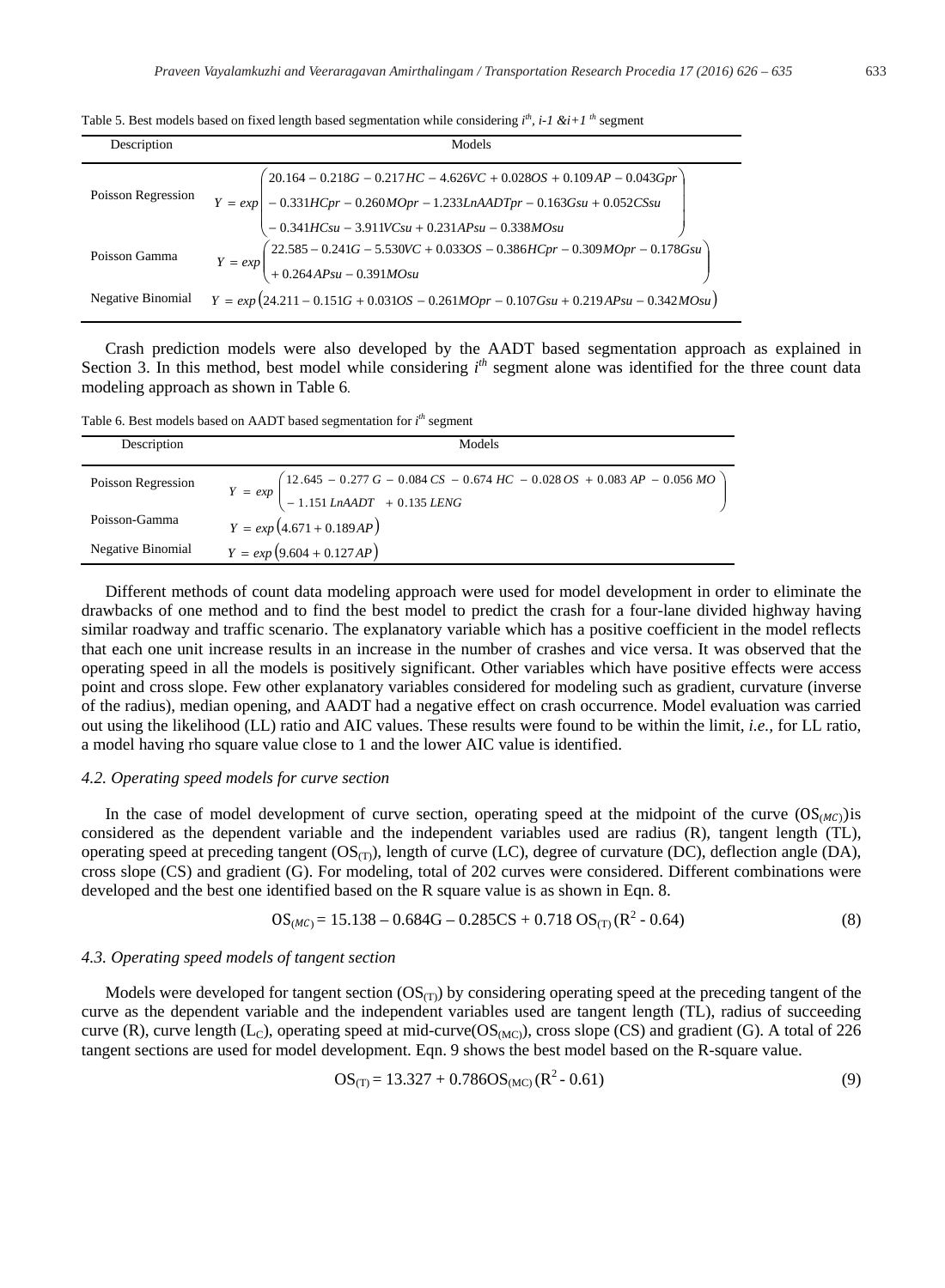From the models developed, it was observed that the operating speed on the preceding tangent is influenced by the operating speed of curve section and vice versa with an  $\mathbb{R}^2$  value of 0.64 and 0.61 respectively, because of the influence of geometric variables at the tangent. Other variables which are statistically significant are tangent length, inverse radius and cross slope.

Operating speed models developed using MLR to evaluate the influence of contiguous elements explained clearly the relationship, i.e., operating speed at preceding tangent have a significant effect on the operating speed at curve and vice versa in addition to other geometric characteristics as shown in Eqns. 8 and 9.

#### **5. Conclusions**

 The influence of geometric design characteristics and traffic characteristics on the level of safety on a four-lane divided rural highway in India, operated under heterogeneous traffic condition was studied. Count data modelling approach was used for developing crash models, because the crash occurrences are rare and random in nature. Geometric characteristics of highway were observed to be varied, which in turn affect the operating speed on the highway, thereby affecting the level of safety. Operating speed  $(85<sup>th</sup>$  percentile speed) of highway, one of the explanatory variables, which has a positive effect on the crash occurrence, was found to be the most influential factor in all the models developed. It was also found that geometric characteristics of the roadway such as gradient, median opening, access point density, curvature, and traffic volume of preceding and succeeding segments influence the crash occurrence, in addition to the effect of the segment under study. The relationship between contiguous elements was established by developing operating speed models for curve and tangent section and was observed that operating speed of one element is associated with the other element.

Developed crash prediction models (CPMs) also gave insight that not only the segment under study have an influence on crash, but also preceding and succeeding segments have a significant role in crash occurrence. In this way, developed models will be really helpful for the transportation engineers in the design of highways operating under heterogeneous traffic.

#### **Acknowledgements**

 The authors would like to thank the Ministry of Human Resource Development (MHRD) for funding and Indian Road Survey and Management Pvt. Ltd. (IRSM), Chennai, India, for the help in data collection.

#### **References**

American Association of State Highway Transport Officials*, A Policy on Geometric Design of Highways and Streets,* PE Exam Edition, ISBN Number: 1-56051-263-6, 2004.

Aram, A., 2010, Effective safety factors on horizontal curves of two-lane highways, *Journal of Applied Sciences*, Vol. 10, No. 2, pp.2814 – 2822. Bhagat, P. K., 2008, Road accident analysis of Patna – A case study, *Indian Highways*, Indian Road Congress, Vol. 36, No. 8, pp.13 - 20.

Cafiso, S., Agostino, D., and Persaud,B., 2013, Investigating the influence of segmentation in estimating safety performance functions for roadway sections, Presented at the 92<sup>nd</sup>Transportation Research Board Annual Meeting, CD-ROM, 2013.

Cook, D., Souleyrette, R., and Jackson, J., 2011, Effect of road segmentation on highway safety analysis, Presented at the 90<sup>th</sup>Transportation Research Board Annual Meeting, CD-ROM, 2011.

Cummings, P., 2009, Methods for estimating adjusted risk ratios, *The Stata Journal*, Vol. 9, No. 2, 2009, pp. 175–196.

Department of Transport, Government of Tamil Nadu, www.tn.gov.in/departments/ transport.html, Accessed on 20-07-2014

Dinu, R. R., *Studies on safety performance of two-lane rural highways in heterogeneous traffic*, Thesis Dissertation, submitted to Indian Institute of Technology Madras, Chennai, 2012.

Federal Highway Administration, *Report on synthesis of safety research related to speed and speed management*, Report Number FHWA-RD-98-154, U.S. Department of Transportation, Washington, D.C, 1998.

Federal Highway Administration, *Speed prediction for two lane rural highways*, Report Number FHWA-RD 99-171, U.S. Department of Transportation, Washington, D.C., 2000.

Frawley, W. E., and Eisele, W. L., *Investigation of access point density and raised medians: Crash analysis and micro-simulation*. Report Number FHWA/TX-05/0-4221-P1. Texas Transportation Institute, Texas A&M University System, College Station, Texas, 2005

Garber, N. J., and Ehrhart, A. A., 2000, The effect of speed, flow, and geometric characteristics on crash frequency for two-lane highways, Presented at the 79<sup>th</sup> Transportation Research Board Annual Meeting, CD-ROM, 2000.

Greene, W., 2008, Functional forms for the negative binomial model for count data, *Economics Letters,* Vol. 99, pp. 585–590.

Lamm, R., Choueiri, E. M., and Mailaender, T., 1990, Comparison of operating speed on dry and wet pavements of two-lane rural highways, *Transportation Research Record*, Vol. 1280, pp. 199-207.

Liu, C., and Chen, C. L., *An analysis of speeding-related crashes: definitions and the effects of road environments*. Report Number DOT HS 811 090, National Highway Traffic Safety Administration, 2009.

Lord, D.*,* Simon P. Washington, S. P., and Ivanc, J. N., 2005, Poisson, Poisson-gamma and zero-inflated regression models of motor vehicle